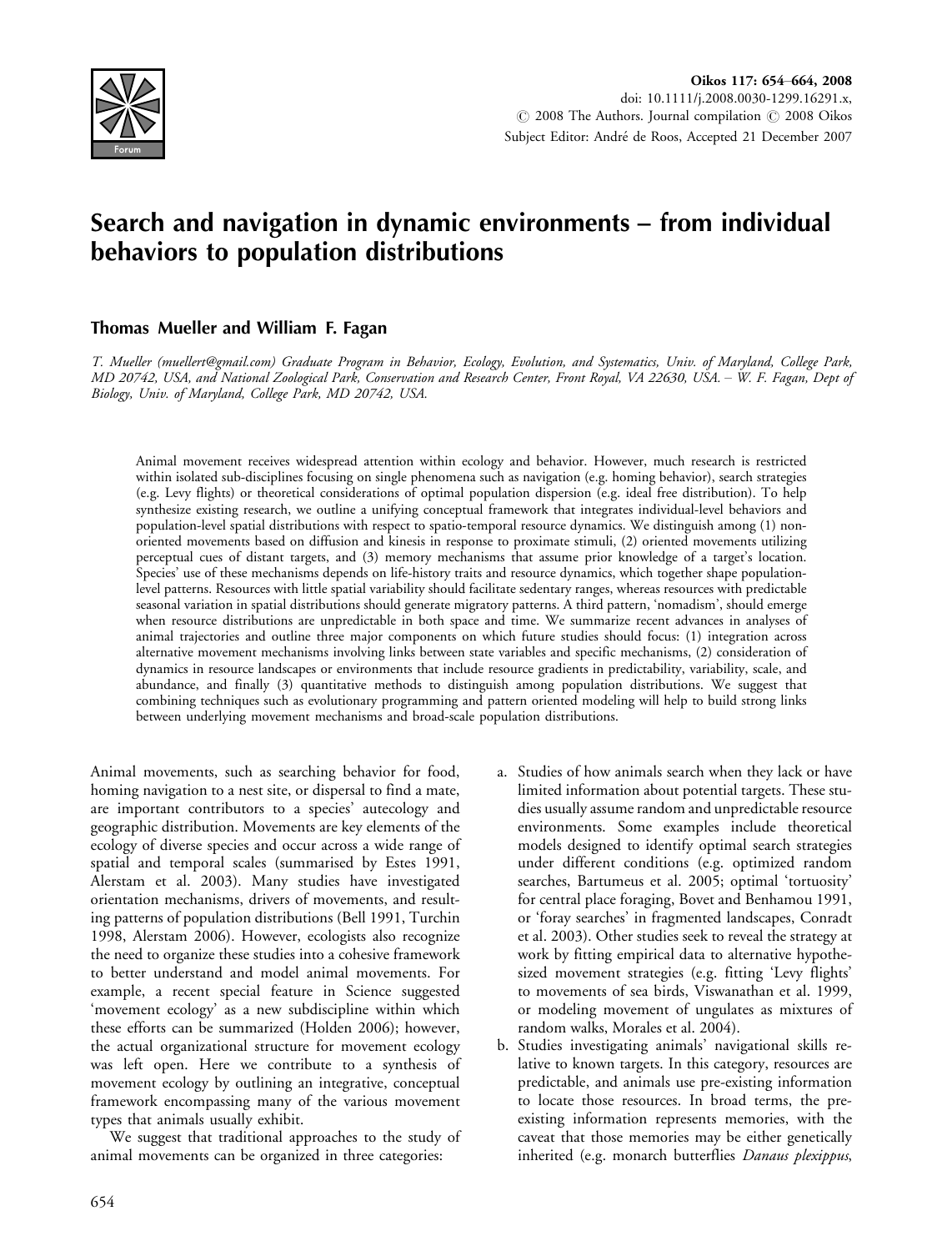Brower 1996) or previously learned by individuals (e.g. honey bees Apis mellifera, von Frisch 1967). Studies in this category are chiefly empirical and focus on revealing the underlying means animals use to navigate to their targets. Often the navigational skills are remarkable; examples include the waggle dance of bees (von Frisch 1967, Riley et al. 2005), long distance orientation of migrating birds (Alerstam 2006), and homing capabilities of pigeons Columba livia (Gagliardo et al. 1999, Biro et al. 2007) or marine turtles (Bowen et al. 2004).

c. Studies that consider the optimal spatial distribution of animals in relation to conspecifics and resources as a driver of movement behaviors. Unlike the above two categories, this body of research adopts populationlevel perspectives that emerge from individual-level decisions. Classic examples are the ideal free distribution (IFD, Fretwell and Lucas 1969) and the marginal value theorem (Charnov 1976), which predict that animals will leave a patch when their fitness drops below the average fitness in all patches, leading to a landscape in which the density of individuals is everywhere proportional to resource density. Also in this category are studies of the scaling relationships between body size and optimal home range sizes (Haskell et al. 2002).

Categories a) and c) often share a common assumption that animal fitness is related to efficiency of foraging behavior and that specific measures, such as energy intake, can be directly linked to fitness (i.e. optimal foraging, Pyke 1984). Consequently, several strong links exist between these two categories. Examples include investigations of how an adaptive search behavior can lead to ideal population distributions and attempts to identify which factors (e.g. different competitive abilities, incomplete knowledge, movement costs, conspecific attraction, site fidelity) explain observed departures from ideal distributions (Farnsworth and Beecham 1999, Gautestat and Mysterud 2005, Hancock and Milner-Gulland 2006).

On the other hand, a significant disconnect exists between search-related (group a) and navigational (group b) studies. To see this, consider that two recent syntheses analyzing animal movements and animal navigation have almost no content in common (Turchin 1998, Alerstam 2006). For example, Turchin's (1998) book on movement analysis summarizes diffusion-based random walks and rule-based searching models but does not mention navigational issues described in Alerstam (2006) such as how migration routes are affected by orientation mechanisms (e.g. migration trajectories in relation to sunset azimuths). Despite the weakly developed links between these fundamental areas of research, it is likely that a variety of different search and navigation mechanisms work simultaneously, but at different scales, to determine animals' movements and spatial distributions (see Bailey et al. 1996 for a review in mammalian herbivores or Fritz et al. 2003 for a seabird example). Search and navigation may also be used by animals consecutively for different purposes. For example, seabirds may go on foraging trips searching for prey such as krill or fish that exhibit great spatial variability but later return to a specific nest site, using homing and navigation

techniques (e.g. albatrosses, Bonadonna et al. 2005). We believe that progress can be made towards a synthesis of these disparate categories of research on animal movements. This synthesis will require systematically identifying the underlying mechanisms of different movement strategies and providing a conceptual framework that integrates those mechanisms with landscape dynamics and emergent population patterns.

To build toward such a synthesis, we organize our paper as follows. First, we identify three individual-level mechanisms that animals may employ to search and navigate their resource landscapes. We next outline three common population-level patterns that emerge from individuals' movements. In a third section, we consider alternative resource distributions as critical determinants of the efficiency of individuals' movement mechanisms and population patterns. Also in the third section, we specifically investigate the consequences of the temporal predictability and spatial heterogeneity of resources within a given landscape. In a final fourth section, we provide modeling ideas related to our conceptual framework. We focus on bottom-up approaches assuming that animals' movement decisions are governed by state variables of individuals such as physiological condition or perceptual information. Some of these state variables can be linked to specific individuallevel movement mechanisms, and we outline the potential of evolutionary programming to combine these qualitatively different types of information. In presenting this synthetic framework, we focus on resource distributions as a main driver for movements. However, our concepts are sufficiently flexible to include life-history traits (e.g. diet type, Boyle and Conway 2007, or sex, Ruckstuhl and Neuhaus 2002) and other factors such as predator avoidance, conspecific interaction, and mate finding (Fauvergue et al. 1995, Moorcroft et al. 1999, 2006, Fortin et al. 2005, Morrell and Kokko 2005).

# Individual level movement mechanisms

We suggest that all active animal movements (versus passive movements such as dispersal of many freshwater invertebrates etc., Bilton et al. 2001) can be assigned to one of three fundamentally different classes: non-oriented mechanisms, oriented mechanisms, and memory-based mechanisms. We emphasize, however, that no single mechanism in isolation is likely to provide a comprehensive framework for the complex patterns of animal movements observed in nature and that different mechanisms likely act simultaneously at different spatial scales (Bailey et al. 1996).

### Class 1. Non-oriented mechanisms

These involve simple movements, such as diffusion and kinesis that result in a movement decision with random direction. With non-oriented mechanisms, sensory stimuli (e.g. resource availability, habitat type) originating from an animal's current location cause an alteration in an individual's movement parameters, such as speed, the distribution of turning angles, or the frequency of movement (Benhamou and Bovet 1989). Non-oriented mechanisms can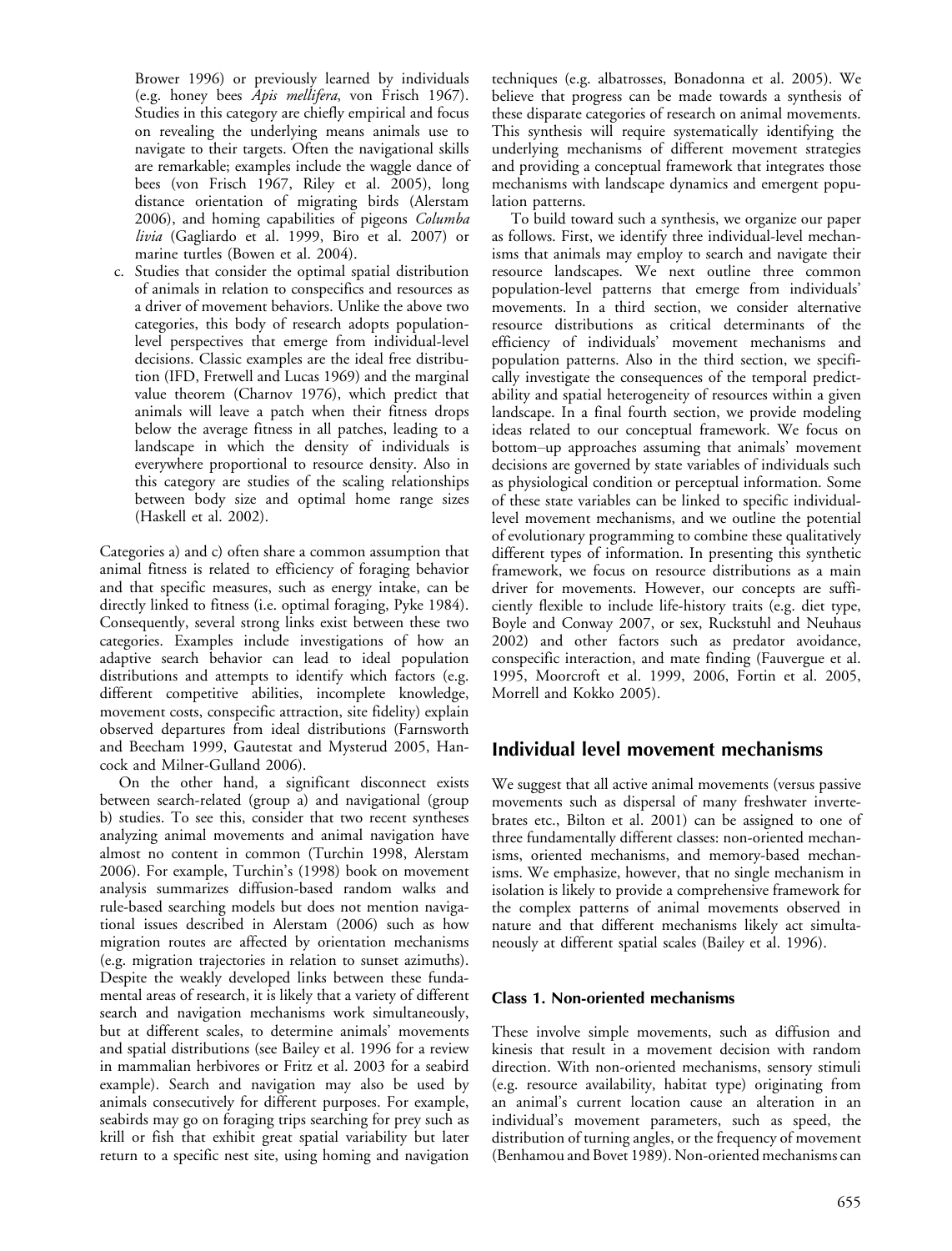be represented mathematically as correlated random walks (Turchin 1998). For example, habitats that provide an individual with a higher energy intake rate can produce lower velocity and more frequent, less correlated turns leading to an encamped walking pattern. In contrast, lower quality habitats may result in ''explorative walks'' with higher velocity and correlated turns (Kareiva and Odell 1987). Nonoriented mechanisms have been studied extensively in insect dispersal (Turchin 1998).

## Class 2. Oriented mechanisms

These rely on perceptual cues, which unlike stimuli in Class 1, stem from a location beyond the animal's current position and result in movement in a predictable direction. Oriented mechanisms utilize sensory cues (e.g. visual, olfactory, acoustic) and various forms of taxis in which movements are defined by the organism's perception of a resource or target location. A few empirical studies have explored perceptual ranges of individuals of different taxa, such as insects (Schooley and Wiens 2003), small mammals (Zollner and Lima 1999), pigs (Croney et al. 2003) or birds (Biro et al. 2004). In addition, some models investigate scaling relationships between body size and perceptual ranges (Mech and Zollner 2002) or study the contextdependence of perceptual ranges (Olden et al. 2004). Overall, however, relatively little empirical research has sought to quantify organisms' perceptual ranges. Consequently, it often remains unknown whether perceptual ranges of individuals operate at spatial and temporal scales comparable to the scales over which resource availability changes. For example, in open grassland systems, we do not know whether foraging ungulates can identify and move towards rain on the horizon.

# Class 3. Memory mechanisms

In this class of mechanisms, previous information about the location of the movement target is available. This previous information may derive from the recollection of an individual's own history (e.g. large herbivores, Bailey et al. 1996), communication from conspecifics (e.g. bees, von Frisch 1967), or as a genetic inheritance from its ancestors (e.g. monarch butterflies, Brower 1996). Research suggests that individuals using memory-based mechanisms may draw upon two fundamentally different techniques, path integration or compass navigation and cognitive maps (i.e. pilotage via known landmarks; Gagliardo et al. 1999, Vickerstaff and Di Paolo 2005, Biro et al. 2007). These techniques, which may be used simultaneously, are best known from studies of birds and insects. For birds, combinations of celestial and olfactory cues, geomagnetic coordinates, magnetic compasses and landmarks facilitate global navigation and homing (Alerstam 2006, Wiltschko and Wiltschko 2006, Åkesson and Hedenström 2007). Other examples are the waggle dance of bees that allows bees to navigate to food sources via communication with conspecifics (von Frisch 1967). Other taxa exhibit similar memory-based movements, including magnetoreception in turtles and magnetic compasses for path integration in moles (Wiltschko and Wiltschko 2006).

For large mammalian herbivores, research has focused on spatial learning of resource locations (Bailey et al. 1996).

To understand why an individual moves the way it does, ecologists need a systematic approach that compares and integrates across these three classes of mechanisms. Unfortunately, very few studies have attempted to compare alternative movement models to one another. Recent modeling efforts seek to integrate memory (Grünbaum 2000), social information on conspecifics (Hancock and Milner-Gulland 2006), or predator avoidance (Morales et al. 2005) in models of movement decisions, but to our knowledge no movement models have integrated nonoriented, oriented and spatial memory mechanisms within a two-dimensional context. Certainly none have done so in connection with empirical data collected on the movement of a specific organism.

# Population level distributions

Here, we build on the approach that Roshier and Reid (2003) developed for birds, which allows for the quantification of spatial patterns by considering the spatial distribution of individuals relative to conspecifics. In this framework, three major population-level distribution strategies emerge. These are sedentary ranges, migration, and nomadism.

# Distribution 1. Sedentary ranges

Sedentary ranges comprise resident strategies such as home ranges or territories, and are characterized by distributions in which an individual over its lifetime occupies a relatively small area compared to the population range (Roshier and Reid 2003). Long-distance movements in sedentary animals are usually limited to events of natal dispersal. Depending on the species, single individuals or small groups may occupy a sedentary range. A population of range residents exhibits a spatial distribution wherein individual ranges (or those of small groups) are dispersed from each other (Fig. 1A). Resident ranges are usually found when resources are sufficiently abundant throughout the year across the entire population range. Alternatively, resident ranges emerge if animals are dormant and suspend activity in unfavorable seasons (e.g. many bear species). Several studies have explored environmental determinants leading to different types of range residency (from home ranges to territorialism, reviewed by Mahler and Lott 2000).

# Distribution 2. Migration

Migration is generally defined as a regular, long-distance pattern of movement, and is typically observed in systems with regular, seasonal fluctuations in environmental conditions (Sinclair 1983, Dingle and Drake 2007). Migrations are usually periodic in nature: movement occurs consistently to and from spatially disjunct seasonal ranges (Fig. 1B; Roshier and Reid 2003). Migration is a common population-level strategy for animals and occurs in diverse taxa (reviewed by Alerstam et al. 2003, Dingle and Drake 2007). Ramenofsky and Wingfield (2007) make clear that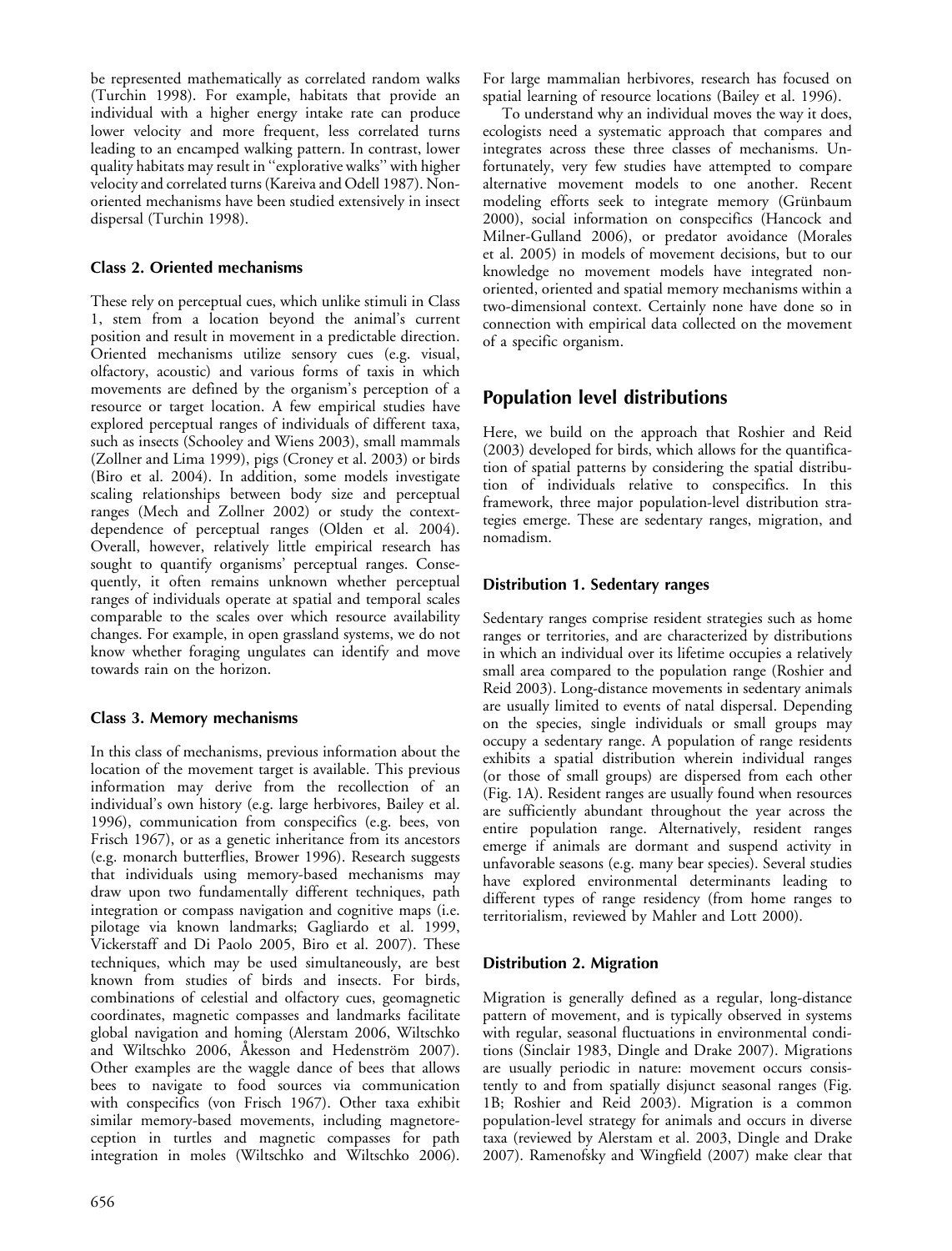

Fig. 1. Theoretical point patterns and trajectories of population distributions. (A) Sedentary ranges, (B) migration, (C) combination from (A) and (B), (D) nomadism type I, (E) nomadism type II. Boundary boxes indicate conceptual population ranges.

an important distinction exists between migration in iteroparous animals (i.e. species that breed multiple times) and semelparous animals (i.e. species that breed once). In iteroparous species, migratory movements usually repeat in adult life history stages (with the possible exception of natal disperal). For example, individual whales, birds, or caribou migrate to and from breeding grounds multiple times during their lives. In contrast, semelparous animals may migrate during ontogeny but do not repeat their movements (e.g. anadromous Pacific salmon *Oncorhynchus* spp.; see Ramenofsky and Wingfield 2007 for a detailed review of migratory mechanisms). Among semelparous animals, insects are unique in that a single migration event can involve multiple generations (e.g. Monarch butterflies stretch their annual migration across North America over several generations, Brower 1996).

### Distribution 3. Nomadism

Nomadism occurs when animals are neither resident nor migratory, and instead move across the landscape in routes that do not repeat across years. Such wandering movements occur when resources fluctuate irregularly on a multi-year timeframe over large geographic areas, leading to a) spatial patterns that vary widely among individuals and b) a lack of predictability in where individuals will be from one year to the next.

The term nomadism unfortunately suffers from a lack of or conflicting definitions in the movement literature (Estes 1991, Fahse et al. 1998, Bennetts and Kitchens 2000, Roshier and Reid 2003, Fryxell et al. 2004, Dingle and Drake 2007). Here, we define nomadism as a category of movement patterns on par with sedentary ranges and migration. Nomadism occurs at broad spatial scales, but does not follow the prescribed regular temporal and geographic patterns that characterize migration. These movements lack the inter-year predictability that characterizes both sedentary ranges and migration. In contrast, we suggest that nomadism is characterized by unpredictable movements that vary among individuals for any given year (type I nomadism; Fig. 1D) or among years for any given individual (type II nomadism; Fig. 1E). Compared to sedentary ranges and migration, nomadism has received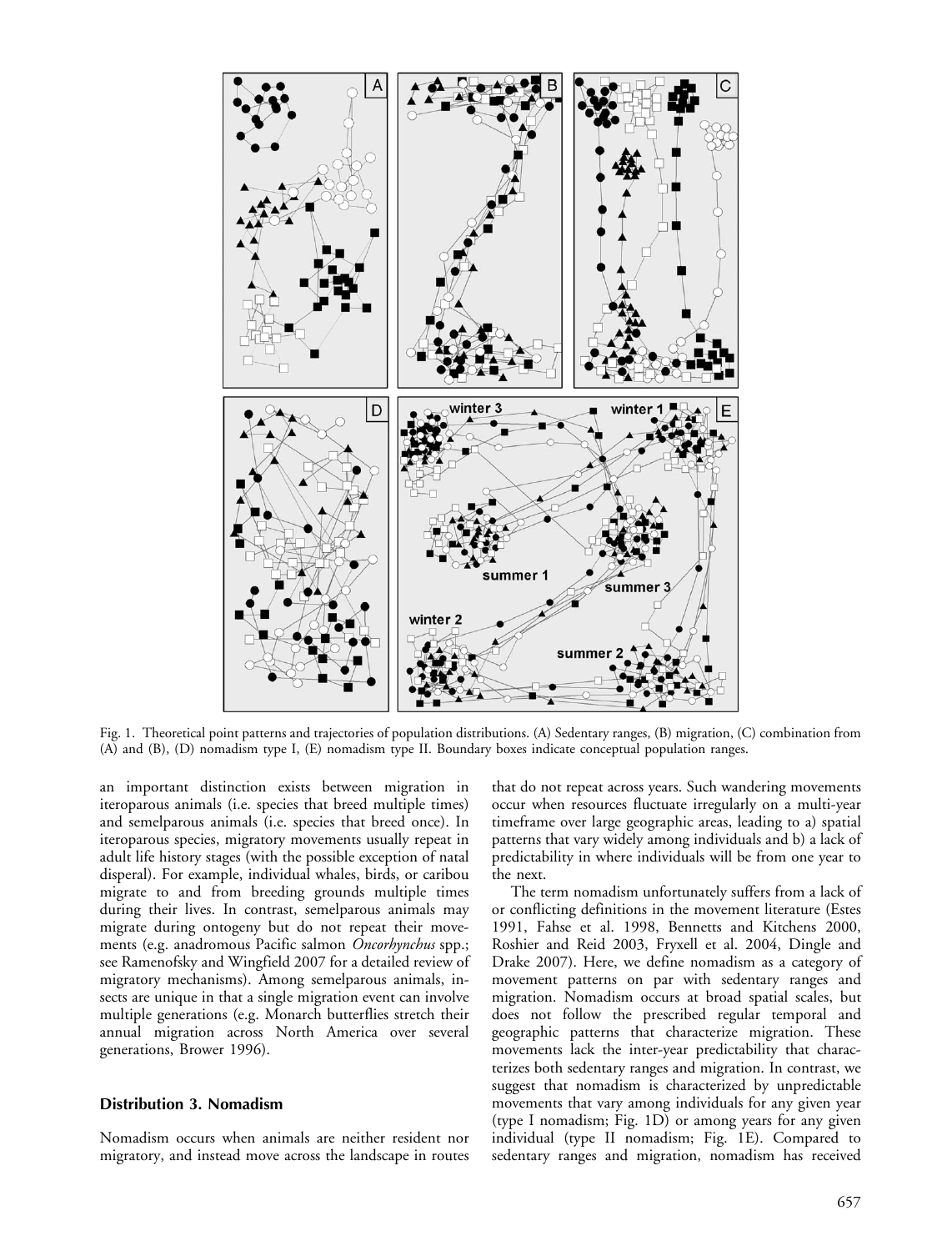extraordinarily little research by ecologists, even though elements of unpredictability are a common feature of movements by many species.

We recognize that these three categories are not always mutually exclusive. For example, many birds occupy territories between migration events (Fig. 1C) and employ a combination of movement strategies that yield resident ranges and migration at different times of the year. Seabirds, such as albatrosses, constitute another exception in that they occupy territories within colonies but show nomadic movements while on foraging trips. In addition, some animal populations simultaneously express different strategies, such as when only a fraction of the population follows regular long distance movements (reviewed by Jahn et al. 2004).

Certainly there are also other frameworks for studying the spatial distribution of populations than just the three part classification we propose. As mentioned above, an obvious one involves ideal free distributions (Sutherland 1983, Hancock and Milner-Gulland 2006, Haugen et al. 2006). The IFD framework is frequently used for testing hypotheses about underlying mechanisms that influence organisms' spatial distributions or activity patterns. For example, researchers have used the IFD framework to study the effects of interference competition or movement costs in studies of oystercatchers and knots (VanderMeer and Ens 1997, van Gils et al. 2006). Likewise, behavioral studies about social organization and spacing among individuals, e.g. grouping behavior due to predation (Fryxell et al. 2007), are ultimately studies about population distributions. Such intra- and interspecific factors may all be at work within each of the three classes of population distributions presented here. For example, variability of density of red knots across intertidal patches may be partly explained by IFD (van Gils et al. 2006), and at the same time, on a broader scale, the movements of these birds can be classified as migratory. We emphasize that the three categories we propose focus on broad scale and long term dynamics, i.e. spatially these categories are based on the landscape ranges of entire populations and functionally these categories are built on effects due to large-scale resource dynamics. Consequently, the three classes we discuss integrate across longer time and consider movement between varying resource landscapes. For example, our use of the term migration is restricted to scenarios involving multiple seasons and years. Although we don't have the space here for a more complete development of the concept, we suggest that the term ''ideal free pathway'' may be a good descriptor for linking multiple spatial distributions of individuals over time.

# Resource distributions and synthesis

A conceptual framework that links different combinations of individual-level movement mechanisms with patterns of resource dynamics is a key to understanding alternative population-level spatial distributions. Resource environments interact with individual behaviors to influence population-level movement and distribution patterns. Typically, theoreticians explore such linkages by implementing movement models in alternative neutral landscapes

658

(reviewed by With and King 1997). In these models, change in habitat or resource abundance often only occurs in different realizations of a randomly generated landscape or is due to resource depletion by the consumers themselves. Such approaches ignore temporal environmental variation as a driver of resource abundance and availability. This is an important limitation because the consensus is that largescale movement patterns such as migration are the result of seasonally changing resource abundance (Fryxell et al. 2004). Some studies do recognize the importance of temporal predictability to species movements. For example, Fryxell et al. (2005) demonstrated that for Thomson's gazelle, Gazella thomsoni in the Serengeti Plains, adaptive movements that cause individuals to follow stochastic rainfall events (and thus take advantage of ephemeral food sources) are necessary for population viability. Overall, however, a clear need exists for systematic investigations that explore the performance of alternative movement mechanisms in landscapes with temporal heterogeneity.

Another gap exists between the neutral resource landscapes favored by many theoreticians and the resource distributions evident in empirical landscapes. Though little explored, using empirical landscapes may be advantageous in some modeling studies because model outcomes can be compared with empirical data on organisms' actual distributions via linked GIS and remote sensing databases. This approach allows for predictions about animal movements and distributions in real landscapes, and thus makes results available for conservation and population management (Wiegand et al. 2004, Morales et al. 2005).

We assume that landscape structure is a major driver determining the efficiency of different individual-level movement mechanisms and resulting population-level distributional patterns. We focus on the general case of gradients in resource distributions, which includes but is not limited to a patchy structure divided into habitat and matrix (Bowler and Benton 2005). We suggest that resource gradients can principally change across four axes: 1) resource abundance 2) spatial configuration of resources (e.g. degree of spatial heterogeneity of resource distributions), 3) temporal variability of resource locations, and 4) temporal predictability of resources. It is important to differentiate between temporal variability and temporal predictability of resources. If resources are distributed differently in summer and winter, but those distributional changes occur every year, the resources would be variable but predictable. In contrast, if resource availability changed over time but the spatial patterns were not consistent, the resources would be variable and unpredictable.

We further suggest that the four gradients follow a hierarchical order. For example, spatial configuration (gradient 2) matters only if some resources are present (gradient 1). Likewise, temporal variability (gradient 3) depends on resources being heterogeneously distributed in space (gradient 2). Lastly, predictability of resources (gradient 4) is only relevant with resource variability (gradient 3) as a pre-requisite. Note also, that within a particular landscape, the strengths of the four gradients may themselves vary over time. Conceptualizing resource variation in terms of gradients in total amount, spatial configuration, and degrees of variability and predictability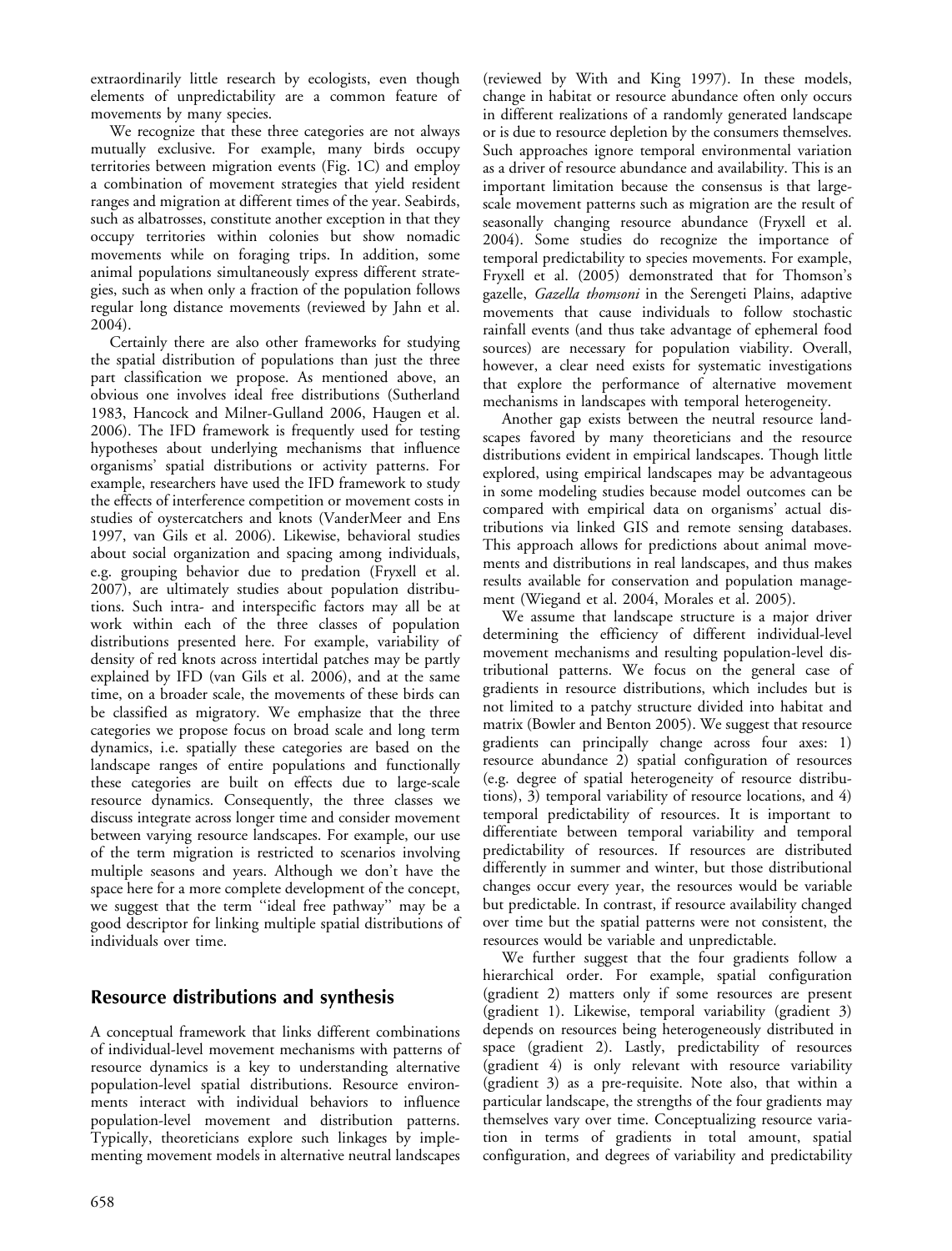is especially advantageous because such quantification facilitates modeling of resource dynamics.

Different combinations of these gradients should affect the relative efficacy of different individual-level mechanisms and should result in alternative population-level distributions.

First, for landscapes with little resource variability, memory should generally play an important role. An individual's previous moves are important sources of information for decisions about future movement as the previous moves provide information about where resources might be expected. Home ranges cannot be understood with simple diffusion or low order Markovian random walk models (Turchin 1998) but need to consider the individual history of an organism (Gautestad and Mysterud 2005). However, not only resources alone but also social factors may help configure resident ranges (e.g. intra-specific scent marks may constrain home ranges: Moorcroft et al. 1999, 2006). Discrimination between known neighbors and strangers may be an important mechanism for conflict avoidance and is believed to favor the establishment of territoriality. For example, in some songbird species, individuals can discriminate not just con-specifics but individual neighbors (Lovell and Lein 2004). Social factors may also play a role in cases where populations are resident even though resources are temporally variable and unpredictable provided the resources are sufficiently abundant and fine-grained to ensure long term survival within a consistent range (Fig. 2). Movement mechanisms at work in this scenario should be twofold: memory to recognize neighbors and boundaries of territories plus oriented foraging moves to obtain resources within an organism's perceptual range. Non-oriented movement will be a less beneficial strategy under these conditions: altering turning angles based on food intake will not increase an animal's chances of relocating into good habitat when resources are rather homogenously distributed.

Second, for landscapes that vary at increasingly longer temporal and broader spatial scales, average (spatiotemporal) distances between high resource areas will increase,



Fig. 2. Effects of gradients in resource distribution and predictability on hypothesized most effective individual-level movement mechanisms (in italics) and the hypothesized emergent population-level movement patterns (gray ellipses) for dynamic landscapes that exhibit resource variability.

and animals will be required to travel increasingly larger (spatiotemporal) distances between resource patches. Under these conditions, distributional patterns such as resident ranges will break up and transform to migration provided there is sufficient repetition to the seasonal changes. Landscapes exhibiting regular and predictable temporal dynamics should enhance the relative success of movement strategies requiring memory (e.g. it would be beneficial for organisms to remember where and when conditions would be favorable for reproduction and wintering).

Third, if changes between seasons become unpredictable, our framework predicts that migration or sedentary ranges would switch to nomadism as individuals sought resources whose availability was not dependable. In this case, the efficiency of memory would decrease as resources became more unpredictable and the environment changed on scales vastly larger than an individual's perceptual range. Under these conditions, non-oriented movements may constitute the most effective strategy as they would allow an animal to locate resources beyond its perceptual range and successful movements would not depend on the predictability of resources (Fig. 2). On the population level, we suggest that two different types of nomadic patterns can emerge (Fig. 1D-E). In type I nomadism, individuals move between and within years in ways that cannot be predicted and will differ among individuals. We expect this movement strategy will appear in landscapes featuring multiple rich resource areas. In type II nomadism, we envision the case that, at any one time, only very few resource patches exist and that the spatial location of those patches is unpredictable in time. If animals search for these patches they will eventually aggregate in the same locations/patches even if their search paths towards these patches are independent. Consequently, on larger spatial scales individuals' movements may be correlated with each other as in migration but, unlike migration, individual paths will not repeat across years. While both migration and sedentary strategies could transform to nomadism I (and vice versa), it seems plausible that nomadism II is particularly linked to migration.

## Modeling concepts

#### Recent approaches

Any attempt to gain a mechanistic understanding of animal movement faces the challenge that it is generally not feasible to measure the entire suite of relevant low-level parameters (and their interactions) that are hypothesized to determine an animal's movement decisions under field conditions. For some mechanisms, experimental manipulations may allow one to alter a 'normal' movement behavior to demonstrate the relevance of a particular behavior. For example, experimental control of food intake may identify a nonoriented movement mechanism (e.g. 'preytaxis' Kareiva and Odell 1987) and measurements of perceptual ranges in small mammals may demonstrate an oriented mechanism (Zollner and Lima 1999). Likewise, clock-shifting experiments that generate internal conflicts between sun-compass and landmark information may help uncover spatial memory mechanisms, such as whether memorized landmarks or compass navigation are at work (Biro et al. 2007).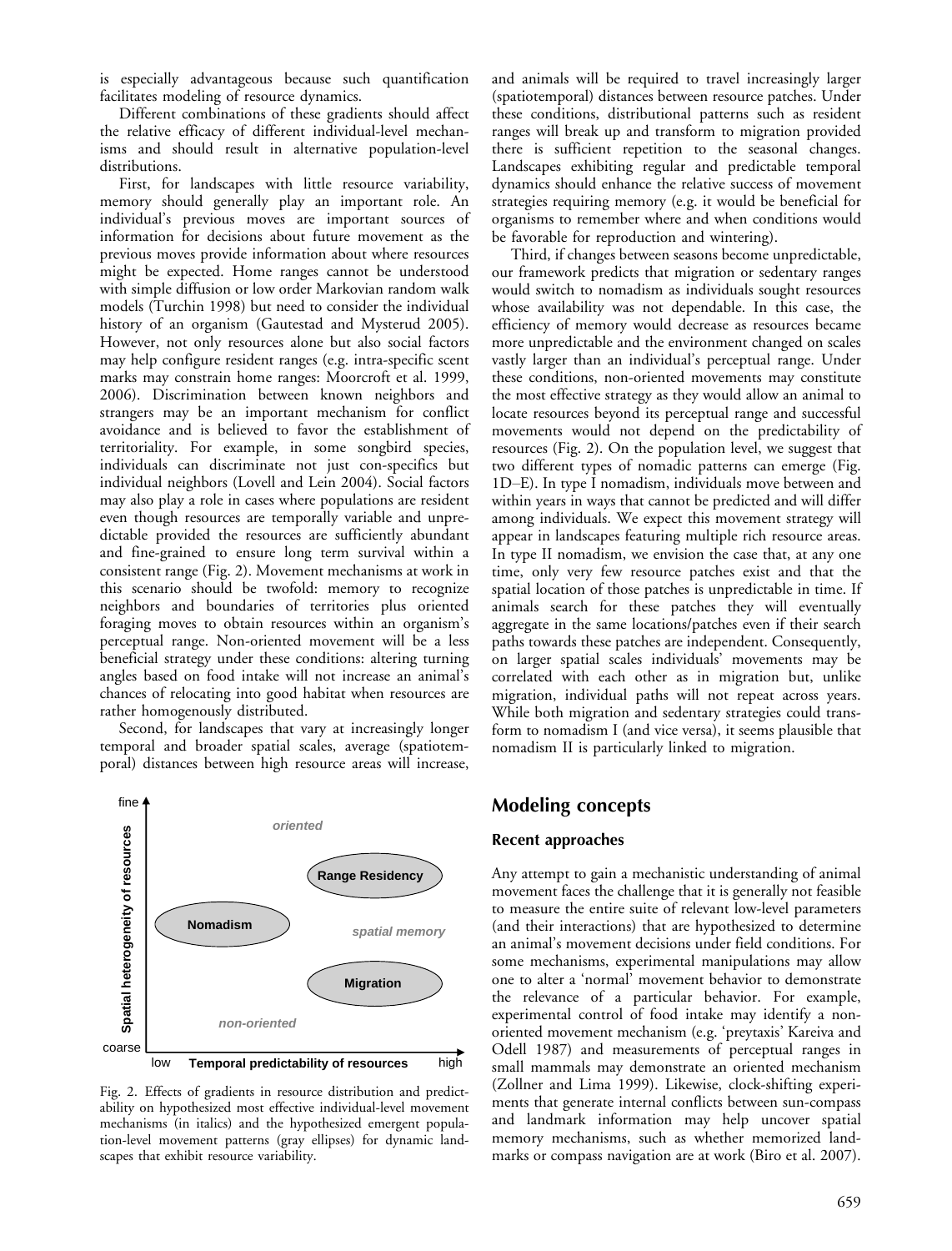While such experiments do elucidate the importance of certain behaviors in specific cases, for many organisms such techniques are unlikely to be practical or transferable to field settings. This is certainly true when movement decisions may be context-specific, may depend on the interaction of several mechanisms, and/or may depend on interactions with conspecifics.

A more powerful approach to understand empirical movements may entail statistical analyses of relocation data, which recently has become an increasingly viable option, particularly for large mammals. For example, coupled GPS-ARGOS systems use satellite-linked collars to provide relocation data that can be acquired independent of field observers. Such data are now precise to within a few meters, meaning that the movement trajectories of individual animals can be captured in great detail. The high spatiotemporal resolution of relocation data emerging from modern tracking technologies has facilitated research on movements at multiple scales and has spawned a new body of literature concerning quantitative analysis of movement paths (Fauchald and Tveraa 2003, Morales et al. 2004, 2005, Jonsen et al. 2005). These approaches identify and parameterize statistics such as estimates of first passage time or shape parameters for distributions of velocity or turning angles that characterize movements in a context-specific fashion. Among many approaches tried, hierarchical state space models based on animal movements have been particularly revealing (Morales et al. 2004, Jonsen et al. 2005). Coupled with field-based relocation data, these models can be used to identify alternative movement states (e.g. feeding or relocating) or environmental covariates that trigger switches between movement states (Morales et al. 2004).

While these probabilistic models do not necessarily allow one to reveal and disentangle the mechanistic underpinnings of movement directly, the statistics they provide could serve as assessment criteria for simulation models that do implement and combine different movement mechanisms. Multiple assessment criteria can provide a framework that allows the parameterization of high dimensional models where not all lower level parameters (e.g. estimates for the spatial extent of perceptual ranges or the temporal duration of detailed memory) can be known from empirical data (Reynolds and Ford 1999). The idea is that a bottom-up individual-based model that reproduces not just one, but multiple characteristic movement statistics as emergent patterns, is likely to be a structurally realistic representation of the processes underlying a species movement. This is termed 'pattern oriented modeling' (Wiegand et al. 2003, 2004, Grimm et al. 2005, Grimm and Railsback 2005) and several studies have parameterized high dimensional individual-based models of movement or animal dispersal in this fashion (Revilla et al. 2004, Morales et al. 2005, Aumann et al. 2006). However, what is missing to date are individual based models that systematically implement the underlying movement mechanisms (oriented, non-oriented and spatial memory) with regard to variability in resources and population patterns.

## Future directions

Here we provide a final overview of three essential components that will be critical to future studies of movement that seek to integrate individual-level mechanisms, resource variability, and population-level movement patterns. We synthesize ideas from the recent literature with our own suggestions. First, it will be necessary to combine the qualitatively different underlying individual-level movement mechanisms (oriented, non-oriented and spatial memory) into a single quantitative framework. Second, models are needed that allow for the manipulation and study of resource gradients in abundance, spatial heterogeneity, temporal variability, and predictability. Third, we make suggestions how model outcomes as well as empirical animal tracking data could be measured at the emergent population level (sedentary ranges, migration, nomadism) to take advantage of pattern oriented modeling techniques (Fig. 3). We now discuss each of these three modeling components in turn.

### Combining movement mechanisms

A particular challenge in modeling animal movement is that each of the mechanisms (oriented, non-oriented and memory) represents a qualitatively different method by which an animal can search or navigate, yet the effects of each mechanism need to be linked into a single response namely, a new location for an individual in space and time. Here we suggest one way of dealing with this complex issue. Our key idea is that each of the three types of individuallevel movement mechanisms relies on type-specific input parameters. For example, stimuli such as the current movement angle and velocity are specific to non-oriented mechanisms. Likewise, specified perceptual ranges are unique to oriented movement mechanisms, and memory mechanisms require constraints on how much temporal and spatial information an individual can 'remember'.

Excellent examples of how movement can be modeled by updating velocity and direction based on a suite of dynamic states have been achieved using artificial intelligence approaches to navigate autonomous driving robots (Thrun et al. 2006). Meanwhile in ecology, evolutionary programming techniques such as genetic algorithms (GA) and artificial neural networks (ANN), have been used to model complex animal movements (Morales et al. 2005, Bennet and Tang 2006, Boone et al. 2006, Hancock and Milner-Gulland 2006). Combining GAs and ANNs in individual-based models yields so-called individual-based neural network genetic algorithms (ING models), which were first used in ecology to study one-dimensional movements in fish (Huse et al. 1999, Strand et al. 2002). The ING technique is generally advantageous because it integrates qualitatively different input information but is not contingent on ecologists' abilities to discern or define the rules that govern animal behavioral decisions. This is an especially important consideration in that behavioral rules in the real world may not be transparent, simple, or context-independent, making them difficult to identify from empirical datasets (Morales et al. 2005). However,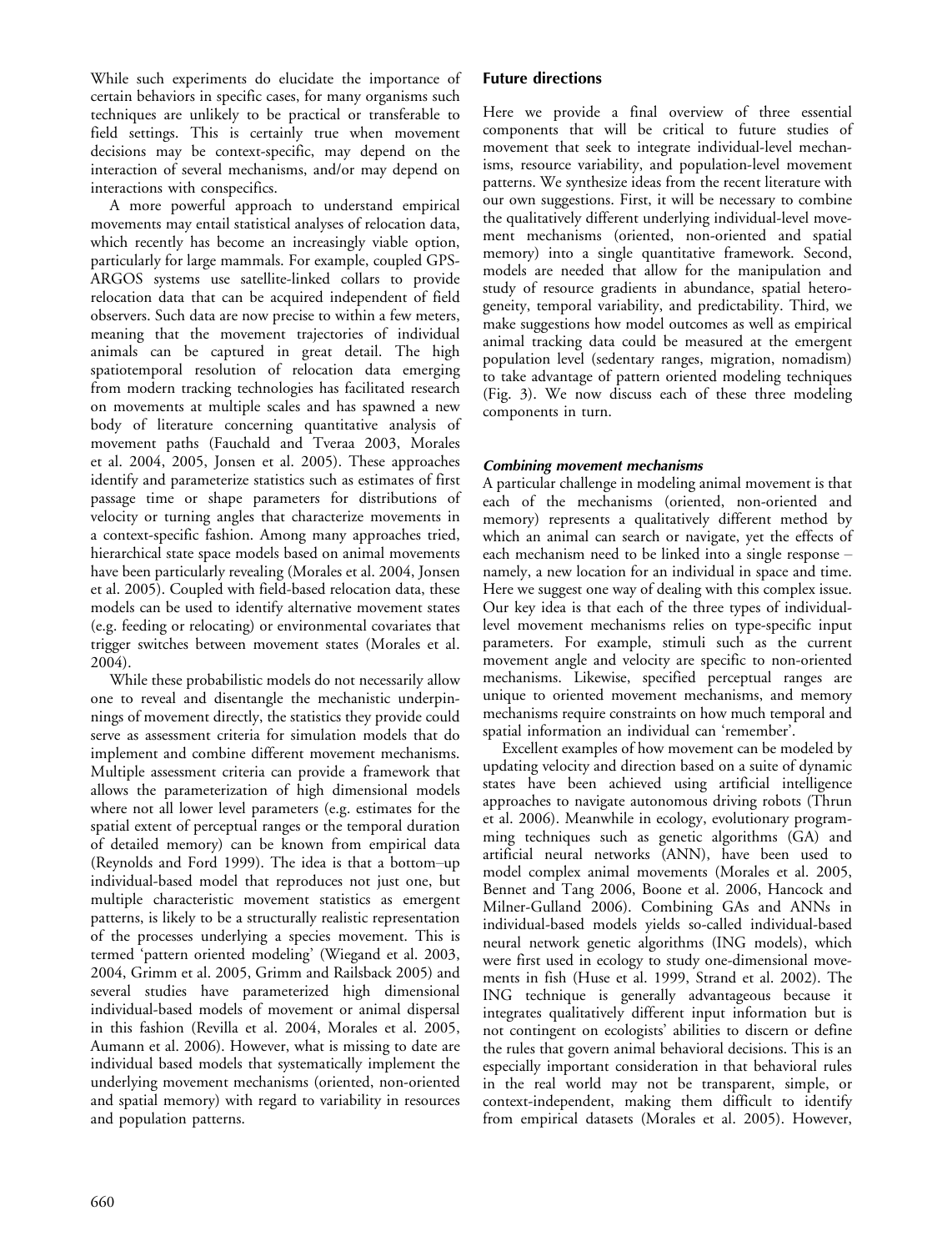

Fig. 3. Conceptual overview about a modeling framework linking movement mechanism with dynamic landscape structures and emergent population level distributions.

these techniques have not yet been used to systematically explore alternative movement mechanisms. We suggest that certain variables in the input layer of an ANN may be mechanism-specific (Fig.  $\overline{4}$ ), and by adding or removing mechanism-specific stimuli from an ANN, it might be possible to test the effects of those variables (and their interactions) with regard to a fitness criterion such as foraging success under different landscape scenarios.

### Dynamic resources

Modeling variability in resource distributions is just as critical for a synthetic understanding of animal movement as is modeling of the movements themselves. For theoretical investigations, several established methods exist by which artificial landscapes may be generated (e.g. as spectral representations; Keitt 2000, Csillag and Kabos 2002). To produce temporal landscape dynamics, a series of such landscapes may be used to simulate seasonal change within years. To represent periodicity across years, landscape series may be repeated in sequence, with varying degrees of 'error' introduced to generate temporal unpredictability. In this way temporal heterogeneity could be introduced within years (simulating seasonal changes in resource availability) as well as between years (varying predictability of resource landscapes). A more challenging task relates to measuring and modeling of empirical resource landscapes that capture, in detail, how the availability of resources changes over space and time. With ground methods, such data are almost impossible to acquire at high temporal resolutions and across broad spatial scales. Nevertheless, for some ecosystems such as grasslands, remote sensing techniques have provided a partial solution to this problem via indices of vegetation productivity that capture dynamics of landscapes (Pettorelli et al. 2005, Boone et al. 2006, Mueller et al. 2007). These indices of vegetation dynamics constitute an important advance because remote sensing techniques have traditionally focused on static, rather than dynamic, habitat or habitat suitability maps.

#### Quantifying population-level distributional patterns

The third critical component in a comprehensive modeling framework for animal movement would be to evaluate and quantify emergent dispersion patterns at the population level (e.g. sedentary ranges, migration, nomadism). Several metrics are possible that can be applied equally well to empirical distributions and the outcomes of simulation models, and each can be used to gain insight into the connections between individual level movements and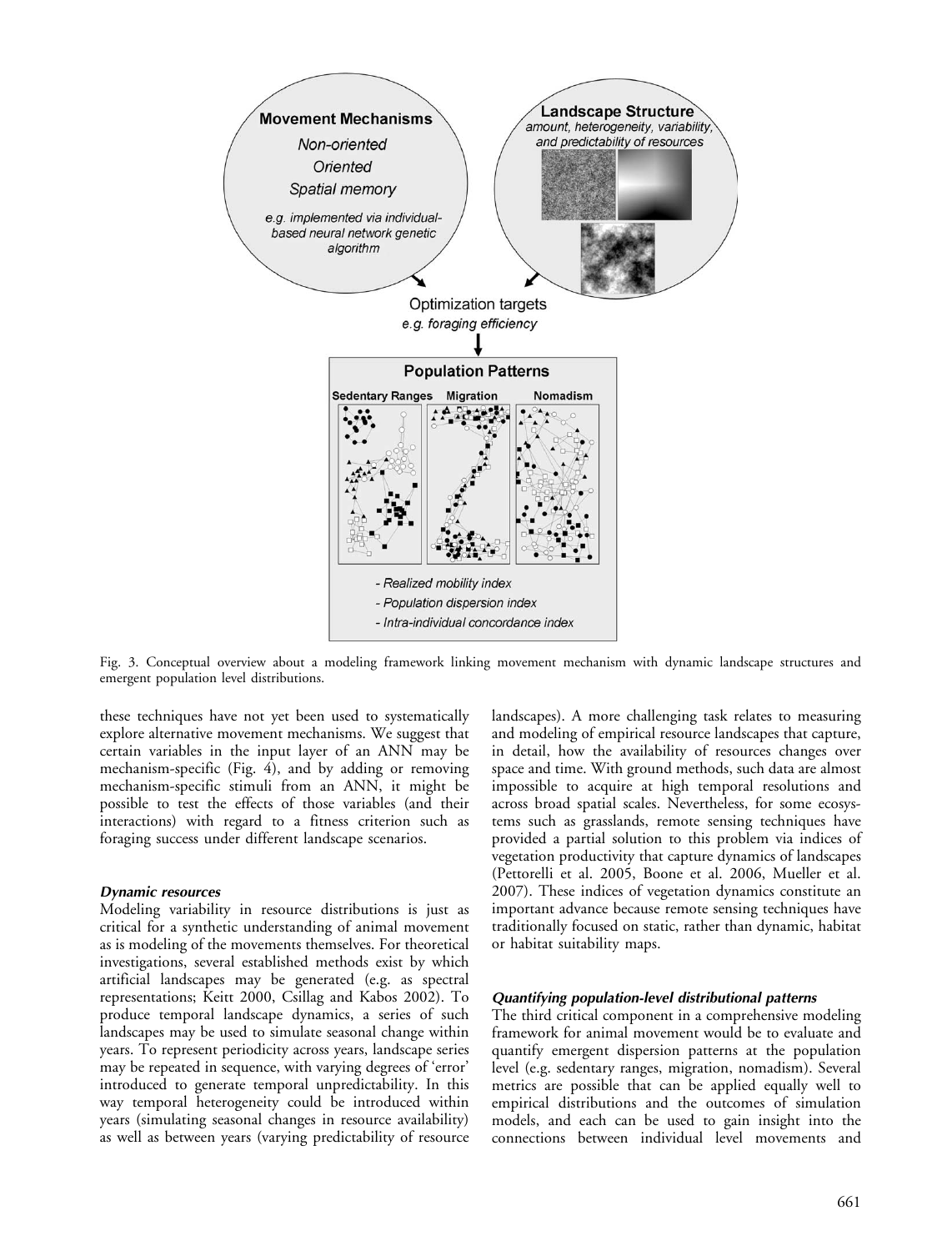

Fig. 4. Simplified scheme of an artificial neural network governing movement decisions. Certain state variables (Input layer) refer to specific movement mechanisms and result in a single behavioral response (i.e. a movement decision such as direction or correlation angle).

population level distributions (Table 1). For example, one might calculate a modified 'realized mobility index' (Roshier and Reid 2003) as the ratio of an individual's yearly range to the entire population's yearly range. In addition, we suggest that if telemetry data are available for several individuals of a single population, methods of multivariate point pattern analysis (reviewed by Fortin and Dale 2005) may be applied to the relocation data to quantify the spatial relationships of locations between different individuals or between different time periods within the same individuals. More specifically, a 'population dispersion index', could determine independence, clustering or dispersion of relocation patterns among individuals. If inter-individual relocation patterns of a population are dispersed, it would indicate sedentary ranges whereas clustering would indicate migration or type II nomadism. A third possible metric is an 'intra-individual concordance index' that could measure independence, clustering or dispersion of point patterns within individuals and between years for a given season. If relocations from the same season and different years are spatially clustered it would indicate that an individual has a high fidelity to the same area every year, whereas a dispersed or independent distribution would indicate nomadism. Taken together, these three indices should allow one to distinguish

among the three emergent population-level distributional patterns (Table 1).

# **Conclusions**

We suggest that combinations of individual-level state variables can be used to represent specific movement mechanisms, and that those mechanisms can be implemented and integrated in individual based models. Integrating different types of movement ranging from search to navigation with dynamic landscapes that vary in predictability and heterogeneity may provide a better understanding of emergent, population-level spatial patterns such as sedentary ranges, migration, and nomadism.

That said, we feel that another strength of the approaches we outlined may lie in their capability to serve as a tool for ecological forecasting. Population dynamics of many species  $-$  and specifically long-distance migrants  $$ rely critically on their movement behaviors. To understand better how human activities affect animal movements in real landscapes, we suggest that structurally realistic movement models operating on empirically derived landscapes may provide a valuable tool for resource planning. Such an approach would allow ecologists to predict how individuals'

Table 1. Indices quantifying and distinguishing population level distributional patterns.

|                                                                                                                         | Migration | Sedentary ranges | Nomadism I  | Nomadism II |
|-------------------------------------------------------------------------------------------------------------------------|-----------|------------------|-------------|-------------|
| Realized mobility index (quantifies the<br>ratio individual range vs population range)                                  | Large     | Small            | Large       | Large       |
| Population dispersion index (quantifies spatial)<br>relation among individuals)                                         | Clustered | Dispersed        | Independent | Clustered   |
| Intra-individual concordance index (quantifies spatial<br>relation of relocations for specific individuals among years) | Clustered | Clustered        | Dispersed   | Dispersed   |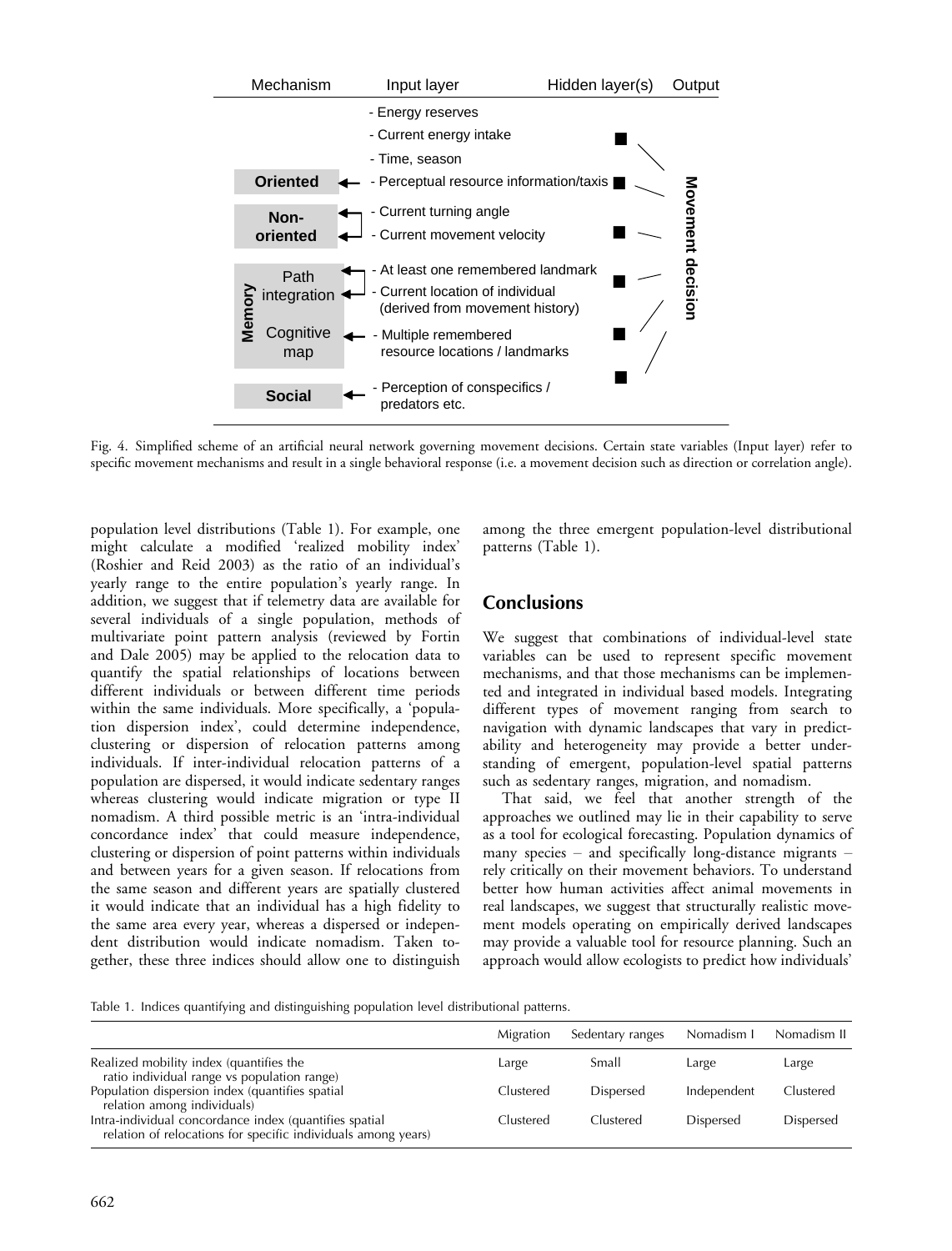movements and species' spatiotemporal population dynamics could respond to landscape changes.

Acknowledgements - We thank Peter Leimgruber, Todd Fuller, Kirk Olson, Tamara Münkemüller, Heather Lessig, the Fagan lab, Volker Grimm and John Fryxell for helpful comments and discussions. This research was funded in part by grants from the National Science Foundation to TM and WF (DEB-0608224, DEB-0743557), and a Smithsonian Predoctoral Fellowship to TM.

# References

- Åkesson, S. and Hedenström, A. 2007. How migrants get there: migratory performance and orientation. – Bioscience 57: 123– 133.
- Alerstam, T. 2006. Conflicting evidence about long-distance animal navigation.  $-$  Science 313: 791–794.
- Alerstam, T. et al. 2003. Long-distance migration: evolution and determinants.  $-$  Oikos 103: 247-260.
- Aumann, C. A. et al. 2006. How transient patches affect population dynamics: the case of hypoxia and blue crabs. - Ecol. Monogr. 76: 415–438.
- Bailey, D. W. et al. 1996. Mechanisms that result in large herbivore grazing distribution patterns.  $-$  J. Range Manage. 49: 386400.
- Bartumeus, F. et al. 2005. Animal search strategies: a quantitative random-walk analysis.  $-$  Ecology 86: 3078-3087.
- Bell, W. J. 1991. Searching behaviour: the behavioural ecology of finding resources. Chapman and Hall.
- Benhamou, S. and Bovet, P. 1989. How animals use their environment  $-$  a new look at kinesis.  $-$  Anim. Behav. 38: 375-383.
- Bennett, D. A. and Tang, W. 2006. Modelling adaptive, spatially aware, and mobile agents: elk migration in Yellowstone. Int. J. Geogr. Inf. Sci. 20: 1039-1066.
- Bennetts, R. E. and Kitchens, W. M. 2000. Factors influencing movement probabilities of a nomadic food specialist: proximate foraging benefits or ultimate gains from exploration?  $-$  Oikos 91: 459–467.
- Bilton, D. T. et al. 2001. Dispersal in freshwater invertebrates. - Annu. Rev. Ecol. Syst. 32: 159-181.
- Biro, D. et al. 2004. Familiar route loyalty implies visual pilotage in the homing pigeon. - Proc. Natl Acad. Sci. USA. 101: 17440-17443.
- Biro, D. et al. 2007. Pigeons combine compass and landmark guidance in familiar route navigation. Proc. Natl Acad. Sci. USA. 104: 7471-7476.
- Bonadonna, F. et al. 2005. Orientation in the wandering albatross: interfering with magnetic perception does not affect orientation performance.  $-$  Proc. R. Soc. Lond. B. 272: 489–495.
- Boone, R. B. et al. 2006. Serengeti wildebeest migratory patterns modeled from rainfall and new vegetation growth. Ecology 87: 1987-1994.
- Bovet, P. and Benhamou, S. 1991. Optimal sinuosity in central place foraging movements.  $-$  Anim. Behav. 42: 57–62.
- Bowen, B. W. et al. 2004. Natal homing in juvenile loggerhead turtles (Caretta caretta). - Mol. Ecol. 13: 3797-3808.
- Bowler, D. E. and Benton, T. G. 2005. Causes and consequences of animal dispersal strategies: relating individual behaviour to spatial dynamics.  $-$  Biol. Rev. 80: 205–225.
- Boyle, W. A. and Conway, C. J. 2007. Why migrate? A test of the evolutionary precursor hypothesis. - Am. Nat. 169: 344-359.
- Brower, L. P. 1996. Monarch butterfly orientation: missing pieces of a magnificent puzzle.  $-$  J. Exp. Biol. 199: 93-103.
- Charnov, E. L. 1976. Optimal foraging, marginal value theorem. - Theor. Popul. Biol. 9: 129-136.
- Conradt, L. et al. 2003. Foray search: an effective systematic dispersal strategy in fragmented landscapes. - Am. Nat. 161: 905-915.
- Croney, C. C. et al. 2003. A note on visual, olfactory and spatial cue use in foraging behavior of pigs: indirectly assessing cognitive abilities. - Appl. Anim. Behav. Sci. 83: 303-308.
- Csillag, F. and Kabos, S. 2002. Wavelets, boundaries, and the spatial analysis of landscape pattern. - Ecoscience 9: 177-190.
- Dingle, H. and Drake, V. A. 2007. What is migration? - Bioscience 57: 113-121.
- Estes, R. D. 1991. The behavior guide to African mammals, including hoofed mammals, carnivores, primates. - Univ. of California Press.
- Fahse, L. et al. 1998. Reconciling classical and individual-based approaches in theoretical population ecology: a protocol for extracting population parameters from individual-based models. - Am. Nat. 152: 838-852.
- Farnsworth, K. D. and Beecham, J. A. 1999. How do grazers achieve their distribution? A continuum of models from random diffusion to the ideal free distribution using biased random walks. - Am. Nat. 153: 509-526.
- Fauchald, P. and Tveraa, T. 2003. Using first-passage time in the analysis of area-restricted search and habitat selection.  $-$  Ecology 84: 282–288.
- Fauvergue, X. et al. 1995. Mate finding via a trail sex-pheromone by a parasitoid wasp. - Proc. Natl Acad. Sci. USA 92: 900-904.
- Fretwell, S. D. and Lucas, H. L. 1969. On territorial behavior and other factors influencing habitat distribution in birds. Acta Biotheor. 19: 16-36.
- Fortin, D. et al. 2005. Wolves influence elk movements: behavior shapes a trophic cascade in Yellowstone National Park. - Ecology 86: 1320-1330.
- Fortin, M.-J. and Dale, M. R. T. 2005. Spatial analysis: a guide for ecologists. Cambridge Univ. Press.
- Fritz, H. et al. 2003. Scale-dependent hierarchical adjustments of movement patterns in a long-range foraging seabird. - Proc. R. Soc. Lond. B. 270: 1143-1148.
- Fryxell, J. M. et al. 2004. Predictive models of movement by Serengeti grazers. - Ecology 85: 2429-2435.
- Fryxell, J. M. et al. 2005. Landscape scale, heterogeneity, and the viability of Serengeti grazers. - Ecol. Lett. 8: 328-335.
- Fryxell, J. M. et al. 2007. Group formation stabilizes predator prey dynamics.  $-$  Nature 449: 1041-1043.
- Gagliardo, A. et al. 1999. Homing in pigeons: the role of the hippocampal formation in the representation of landmarks used for navigation.  $-$  J. Neurosci. 19: 311-315.
- Gautestad, A. O. and Mysterud, I. 2005. Intrinsic scaling complexity in animal dispersion and abundance. Am. Nat. 165: 44-55.
- Grimm, V. and Railsback, S. F. 2005. Individual-based modeling and ecology. - Princeton Univ. Press.
- Grimm, V. et al. 2005. Pattern-oriented modeling of agent-based complex systems: lessons from ecology. - Science 310: 987-991.
- Grünbaum, D. 2000. Advection-diffusion equations for internal state-mediated random walks. - Siam J. Appl. Math. 61: 43-73.
- Hancock, P. A. and Milner-Gulland, E. J. 2006. Optimal movement strategies for social foragers in unpredictable environments.  $-$  Ecology 87: 2094–2102.
- Haskell, J. P. et al. 2002. Fractal geometry predicts varying body size scaling relationships for mammal and bird home ranges. - Nature 418: 527-530.